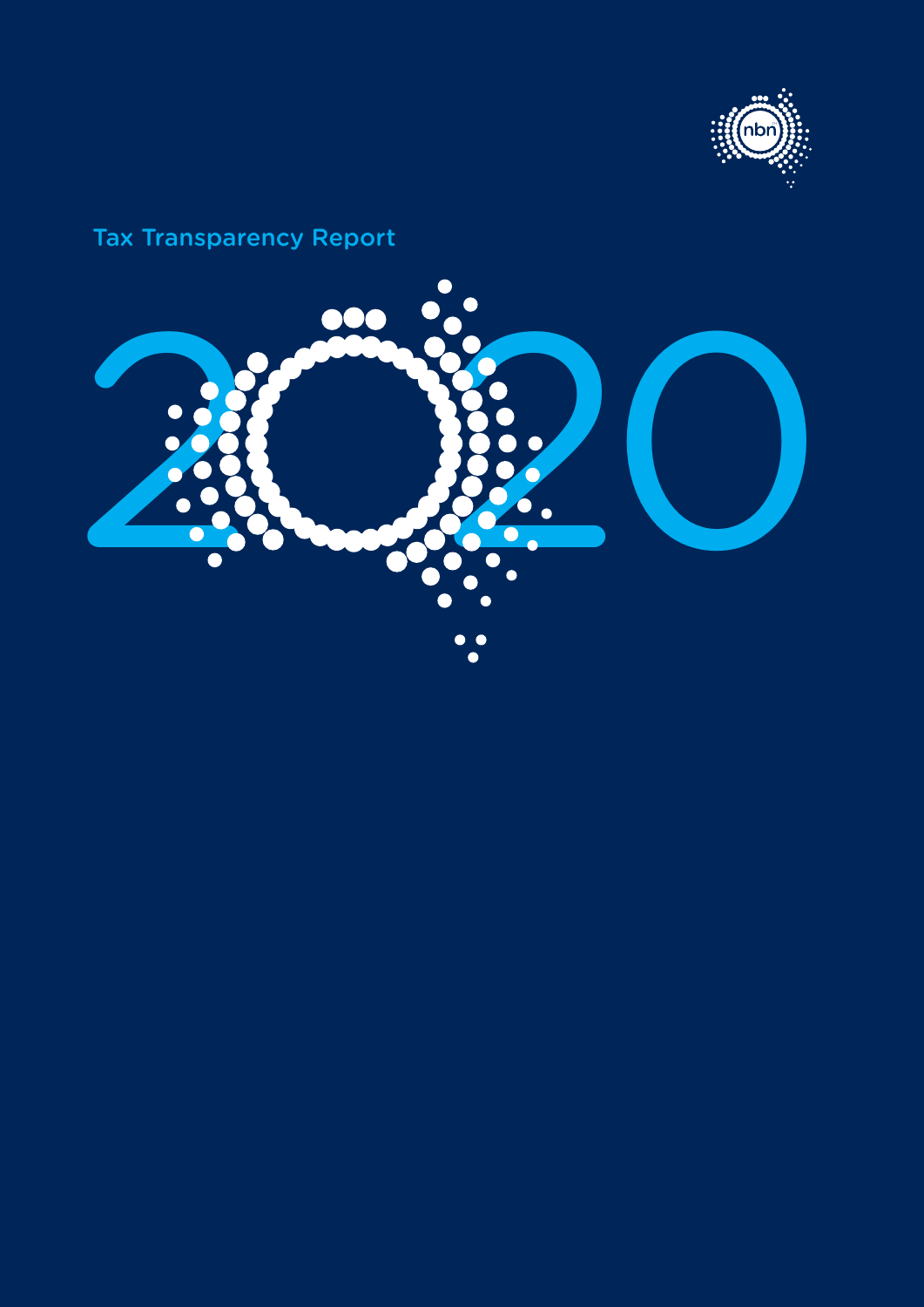This is NBN Co's Tax Transparency Report for the year ended 30 June 2020. The voluntary disclosures in this report continue our commitment to transparent tax disclosure as recommended by the Board of Taxation's Voluntary Tax Transparency Code (TTC). The TTC was developed by the Board of Taxation and endorsed by the Government in May 2016. The TTC provides minimum standards to guide medium and large businesses on public disclosure of tax information.

#### NBN Co's Tax Risk Framework

The taxation affairs of NBN Co are managed in accordance with NBN Co's Tax Risk Policy. Forming part of NBN Co's tax governance framework, NBN Co's Tax Risk Policy defines NBN Co's tax risk appetite, the way NBN Co identifies and manages tax risk, and the nature of the relationships we seek to foster with revenue authorities.

NBN Co's tax risk framework forms an important element of the Company's overall risk management regime. As part of NBN Co's overarching risk management regime, the Company also conducts a rigorous quarterly Control Self-Assessment programme across financial and tax controls.

Pursuant to the ATO's Justified Trust Program, NBN Co was considered a "Top 100" taxpayer. In February 2020 the ATO formally advised NBN Co that it is no longer considered a "Top 100" taxpayer, rather it will now be managed as part of the "Top 1000" Tax Performance Program, covering GST and Income Tax. This reassessment was based on the ATOs understanding of NBN Co's tax affairs developed through their Pre-Lodgement Compliance Review (PCR) of the 2017 and 2018 income years. The outcome of the PCR resulted in the ATO reporting a provisional *high* assurance that the right Australian tax outcomes were reported in NBN Co's income tax returns in respect of the years reviewed. NBN Co remains committed to continuing to work with the ATO in respect of its obligations under the "Top 1000" Tax Performance Program, or as otherwise directed by the ATO under this program.

# Achieving Transparency

This Tax Transparency Report aims to provide our shareholder, stakeholders and the public with tax information complimenting that published in the 2020 Annual Report. As a government business enterprise (GBE), NBN Co is subject to tax in the same way as any other large corporate taxpayer. In light of the current stage of the Company's lifecycle, for the foreseeable future, NBN Co will not pay corporate income tax. This is because, since the inception of the Company, the focus has been on building the national broadband network. The excess of costs in meeting construction and roll-out activities over NBN Co's current revenue stream from operating the national broadband network, has resulted in taxable losses. This situation is expected to continue until NBN Co becomes profitable which is forecast to occur in future years. In preparing the disclosures for this TTC report, we have followed the guidelines recommended by the Board of Taxation for large and medium taxpayers.

#### Tax Risk Policy

In pursuing the NBN Co corporate strategy, we abide by our Tax Risk Policy to ensure full and transparent compliance with all taxation obligations.

NBN Co's Tax Risk Policy operates as part of the wider Board-approved Risk Management Framework. The Tax Risk Policy defines the following key guiding principles with respect to NBN Co's tax risk management approach.

Risk Appetite: NBN Co approaches its tax compliance obligations seriously, and has *No Appetite* for practices or behaviours that could foreseeably lead to unnecessary tax risk and material non-compliance and/or result in significant litigation, fines, prosecutions or future intervention from regulators.

Tax Goal: To achieve an appropriate balance between maintaining NBN Co's tax risk appetite and maximising the value sought for stakeholders, while staying within both the letter and the spirit of the law.